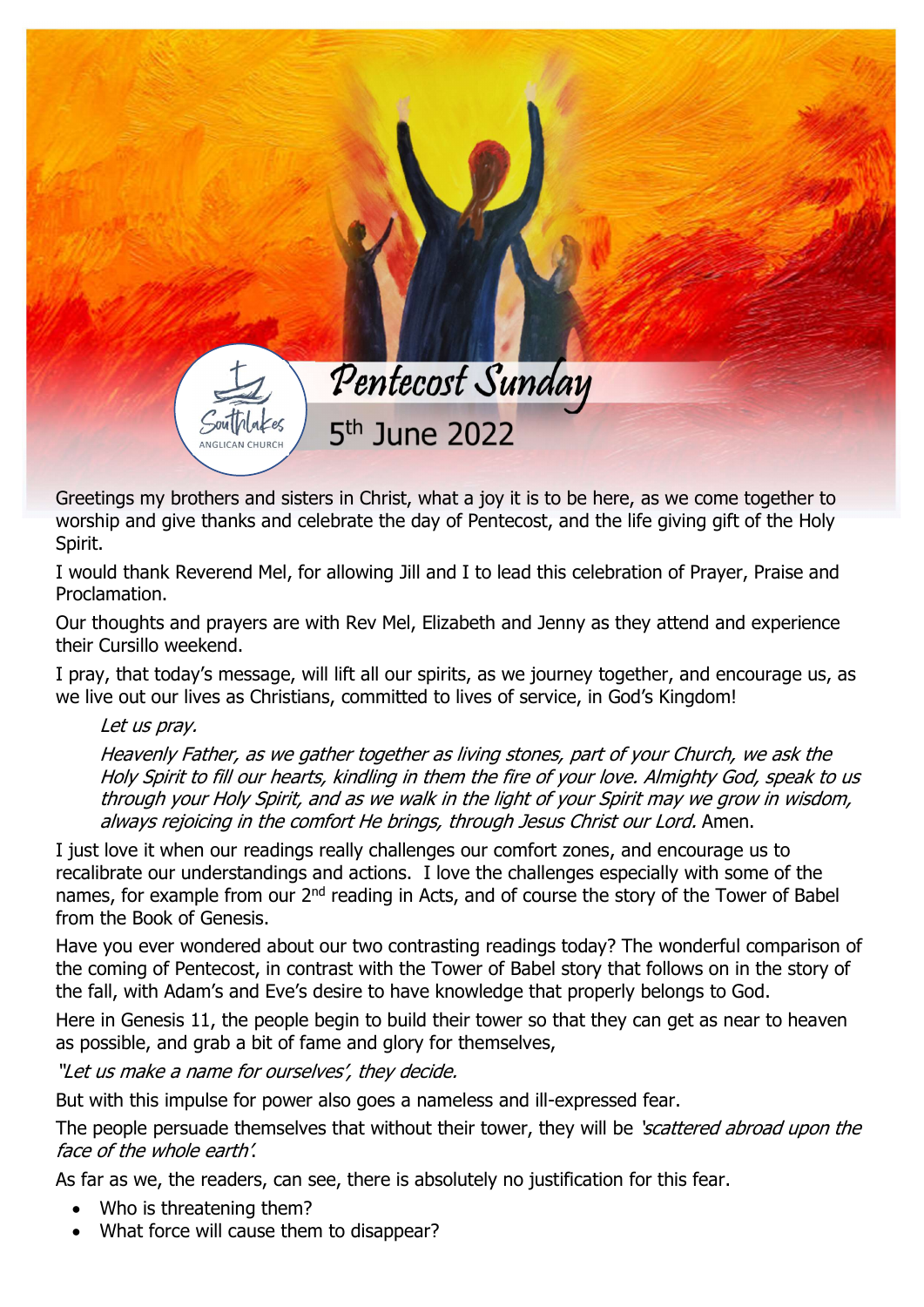Their instinct is to build higher and higher and huddle together.

Of course, as a result of their actions, the very thing that they had feared actually happens. They are indeed forced apart and scattered over the whole earth, because they can no longer understand each other or work together.

The Lord, we are told 'confused their language'. Perhaps that way they might start to make a little more sense. Their earlier statements and actions might have had a kind of mad logic to them, but they were without any basis in truth. After Babel, they can at least no longer pretend that their intended system makes sense.

And now we come to the Acts story of the day of Pentecost and it's richly satisfying reversal of Babel! The scattered people of God come together; they had been used to being separated by language, but now God's own words unite them. Wow!

The messengers of God are people who know they are dependent upon God.

The Holy Spirit comes upon Peter and the other apostles in such a powerful and supernatural way, and they cannot even begin to pretend that this is their own doing.

If the builders of the Tower of Babel are guilty of trying to be like God, the disciples are only too aware that they are nothing without God's power.

Peter's Pentecost speech sets out the great paradox of God's power. Here are the apostles – simple men, not trained language experts – making themselves heard and understood to the great gathered crowd of many different languages.

I recall back in 1993 our Cursillo Men's team gathered together over many Saturdays, to train and form Christ's men's team for the forthcoming Cursillo. Each Saturday we lovingly critiqued the talks to be given by us Laity @ the Cursillo. One such talked we critiqued, the content was very difficult to understand, due to the heavy European accent of the gentleman giving the talk.

My recollection is that no one person commented openly.

Come the Cursillo weekend, his talk was given, to a room of 30 odd men, whilst we the, team sat utterly amazed, he spoke so clearly, everyone understood his message! We the team stood, clapped, with shouts of joy, for us this was a Pentecost experience.

Well back to St Peter. Peter reminds his hearers of the great Old Testament promises of the coming of God's spirit in power, and claims that this is what they are now witnessing.

And in the verses that follow today's reading, the paradox becomes even more pointed, as Peter goes on to connect the power of God with the crucified Jesus.

So today's reading from Acts picks up a theme that is dear to St Paul's heart, as well as the Gospels. Over and over again, God chooses His messengers those who seem inadequate and wholly unsuited for their great task.

That's why the story of the Tower of Babel is so illuminating in this context, because it suggests that nothing divides people more quickly from God than a desire for power, and an arrogant determination to rely on themselves. Those who have no illusions about their own gifts might actually be the only ones who are prepared to turn to God and ask for help.

Perhaps that's why Jesus tells his disciples in (John 14.7) of St John's Gospel, that the world cannot receive the Spirit of truth.

Perhaps the world is too obsessed with its own truth, its own crazily self-authenticating systems, to receive the Spirit whose job is to unite us with the father and the Son, and to return us to our true dependence upon God. Jesus does promise his followers a kind of power. Starting from Pentecost, Acts shows us the kind of great works that the disciples are able to do in the name of Jesus. The point of this power from the Spirit is to point to the Son and, through the Son, to the Father.

The builders of Babel wanted power for the sake of self-glorification and self-protection, and it cost them together unity and their ability to relate to each other.